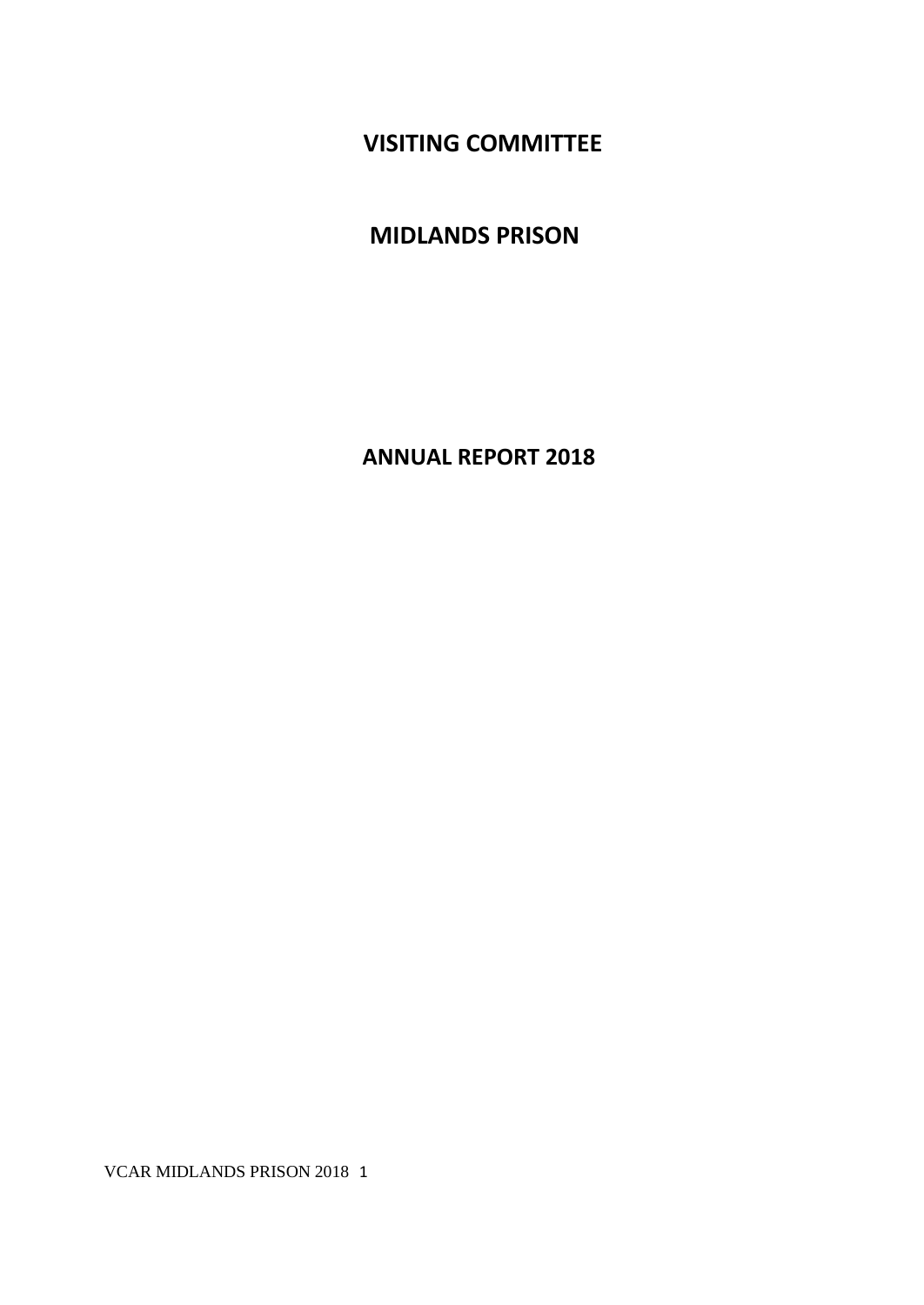# **CONTENTS**

- 1. INTRODUCTION
- 2. PRISONERS' ISSUES
- 2.1 Prison Visits
- 2.2 Access to Enhancement Regime/School
- 2.3 Access to Medical Services
- 2.4 Pre-Release issues
- 2.5 Intimidation and Assault
- 2.6 Heating
- 2.7 Response to Complaints
- 2.8 Missing Personal Items
- 3. SERVICE & PROGRAA,ME UPDATES
- 3.1 National Violence Reduction Unit
- 3.2 Pre-Release Service
- 3.3 Social & Community Involvement
- 4. MEDICAL SERVICES
- 4.1 Resources

42 Mental Health

- 5. EDUCATION
- 5.1 Curriculum
- 5.2 Participation
- 5.3 Accreditation
- 5.4 GAISCE Award
- 5.5 Other Areas
- 5.6 New initiatives
- 6. TNDUSTRIÅL AREA/WORKSHOPS
	- 5.1 Certification
	- 6.2 Industrial Skills
- 7. MIDLANDS VISITOR CENTRE
- 8. DEATHS IN CUSTODY
- 9. nsrrwc; COMMTITEE INITIATIVES
	- 9. I Unannounced Visits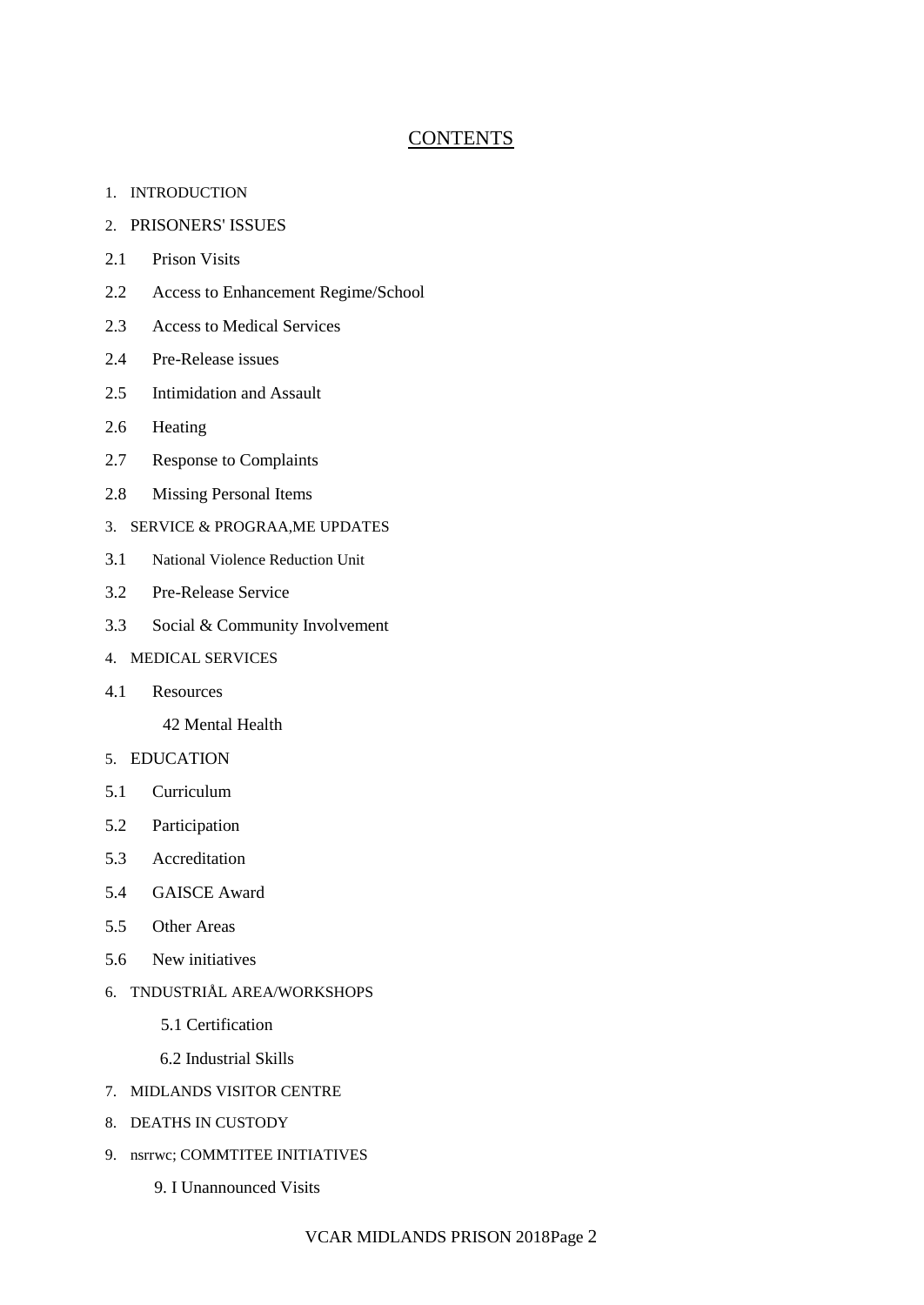10. V.C. nsns BETWEEN PRISONS 11. OTHER

## 12, CONCLUSION

## 1. INTRODUCTION

The Midlands Prison is a closed, medium security prison for adult males. It is the primary prison in the country for convicted sex offenders and is the committal prison for counties Carlow, Kildare, Kilkenny, Laois, Offaly, and Westmeath.

The Midlands Prison is the largest prison in the country with an operational capacity of 870. At the close of 2018, there were 824 prisoners in custody in The Midlands Prison.

The purpose of The Midlands Prison Visiting Committee is to ensure that all prisoners in the care of the Irish Prison Service at the Midlands Prison are treated fairly and humanely, with dignity and respect.

The Visiting Committee of the Midlands Prison in 2018 comprised the following members: Joe Leahy, Ted Laffey, John Kelly, Derek Mulcahy, Anna Tuohy-Ha11igan and Liam Ahearn.

The committee convenes in the prison to meet with any prisoner who requests such a meeting, and also to conduct our own internal meetings. Following investigation, we provide feedback to those prisoners on the issues raised by them. If requested to do so by prison management, the visiting committee will also visit the prison on other occasions. In addition, we conduct unannounced visit to the prison.

On our many visits during 2018, we met prisoners at their request and listened to their concerns, complaints and requests privately and in confidence. We raised all issues with the authorities at governor level, and sought to bring all issues to a satisfactory conclusion,

Following our visits throughout 2018, the Visiting Committee agrees that the management and staff of the Midlands prison provide a fair and humane service to all prisoners in their care, and operate at all times with the prisoner's welfare at heart.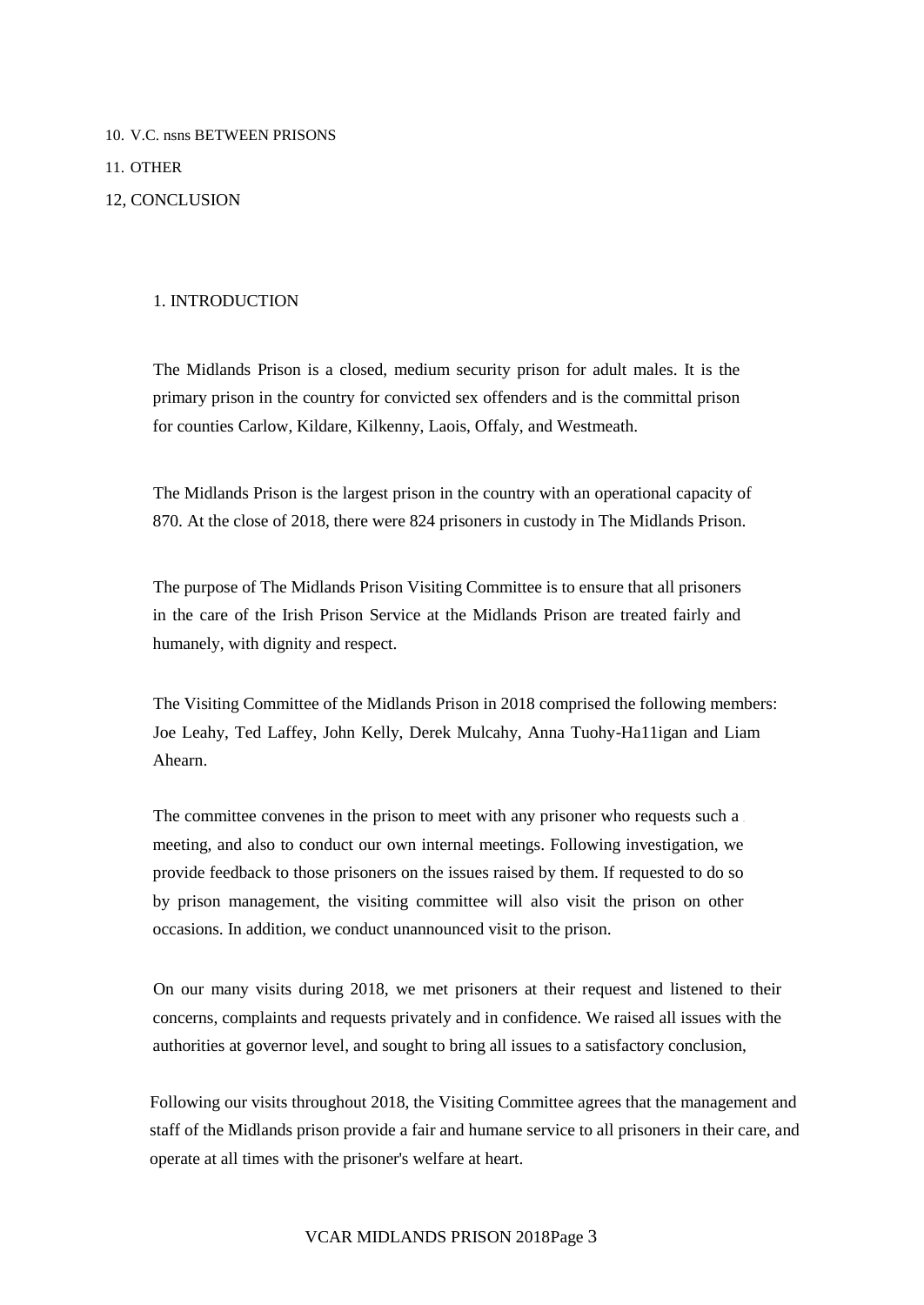# 2. PRISONERS' ISSUES

The Midlands Visiting Committee met with 50 prisoners during 2018. This number represents an increase of some 28% over the previous year, when we met with 39 prisoners.

The issues raised by the Prisoners in 2018 included the following (in order of frequency):

Prison Visits, bans and screens Access to Enhanced Regime and School Access to medical setvices Pre-Release issues Intimidation or Assaults by Other Prisoners Heating on D2 Response to Complaints Missing Personal items

### 21 Prison Visits

The most significant issue — raised by  $42\%$  of those prisoners who met with the Visiting Committee, concerned prison visits — and in particular, the issue of screen visits. Following queries by the Visiting Committee, it was determined that in all the cases in question, screen visits were instigated following attempts by visitors to bring contraband into the prison.

A query was raised as to the possibility of inter-prison visits. This was deemed to be a matter for the Operations Director and an application was forwarded to him for decision.

The issue of delays in visits for Prisoner on Rule 62 (lock up) was raised. It was admitted that there is a time delay issue in relation to such visits but the Visiting Committee was assured that the prison authorities are working on rectifying same.

2.2 Access to Enhancement Regime and School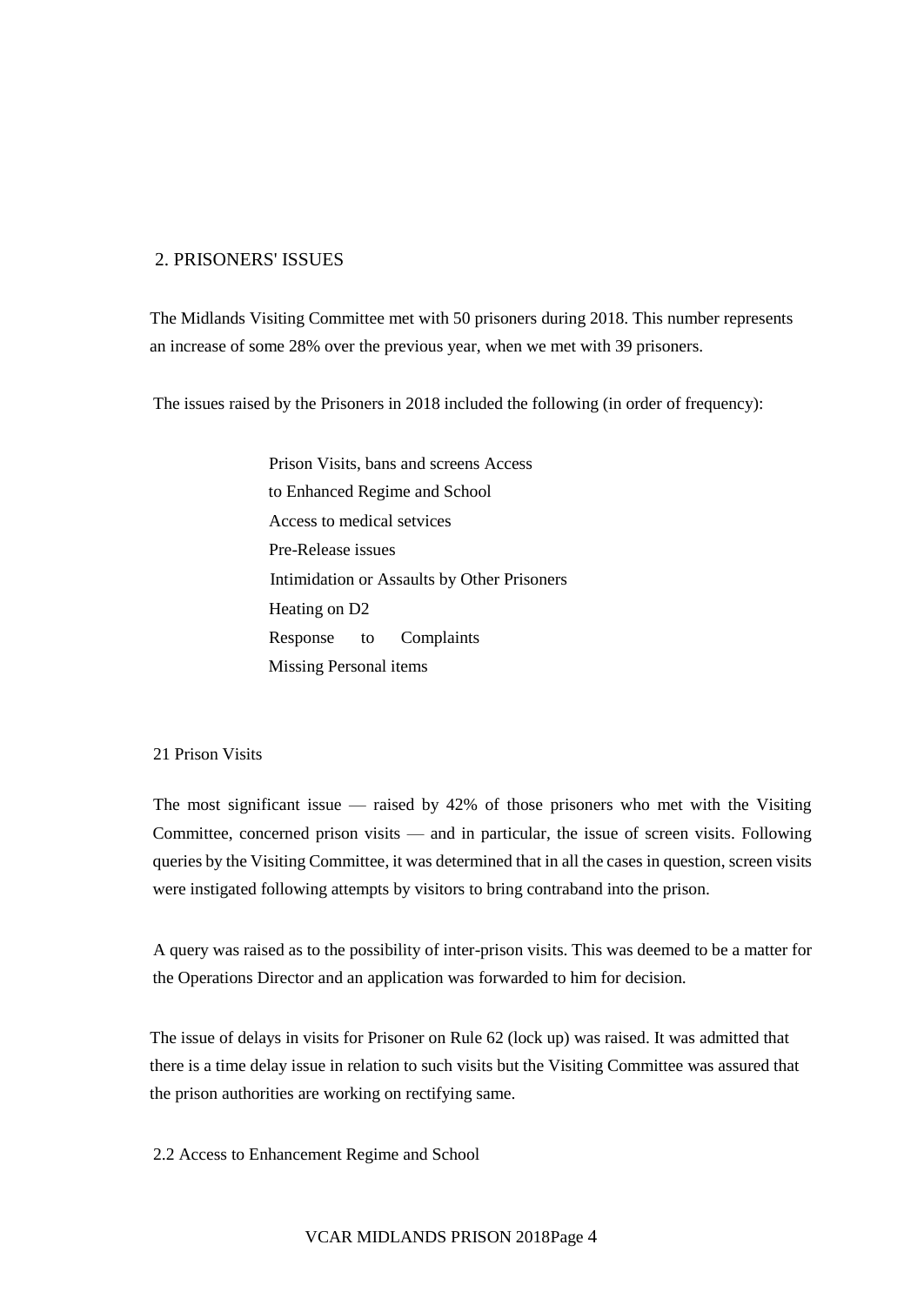Some prisoners complained that they were not able to access the "enhanced regime". One, for example, had transferred from another prison and was on the basic regime. Prisoners were informed that enhancement is not an automatic "right" and that they must work towards enhancement. It is recognised however, that due to the limited resources and availability ofjobs within the prison, there are constraints on the numbers of prisoners who can avail of both the school and the job opportunities within the prison, making it more difficult to access the enhanced regime.

This issue is one which is raised each year by the prisoners, but the Visiting Committee is satisfied that, although it is unfortunate that the resources are not available, fair procedures were followed in the allocation of prisoners on the enhanced regime.

#### 2.3 Access to Medical Services

One prisoner claimed that he had requested a blood test and tetanus shot after a minor incident while working in the garden, but that it had not been acted upon. He was assured that viral testing is encouraged and that nursing staff would see him immediately to arrange same,

#### 2.4 Pre-Release issues

Two prisoners expressed concern that they may be homeless on release. The Visiting Committee explained that the Prison Re-settlement Programme is in place to assist with these issues. The prison also offers a pre-release course aimed at those prisoners who are scheduled for release in the near future.

#### 2.5 Intimidation and Assaults

Two prisoners were concerned about intimidation. One alleged that he was being blamed for a sexual assault on another prisoner and was being intimidated as a result. Prison authorities agreed to investigate. The second prisoner complained that he was being intimidated and threatened by another prisoner. Prison authorities were not made aware of the issue until the prisoner raised it with the Visiting Committee but the matter was subsequently investigated.

As in the past, the Visiting Committee informed any prisoner complaining of being assaulted that they should report the matter to the Gardaí as soon as possible.

#### 2.6 Heating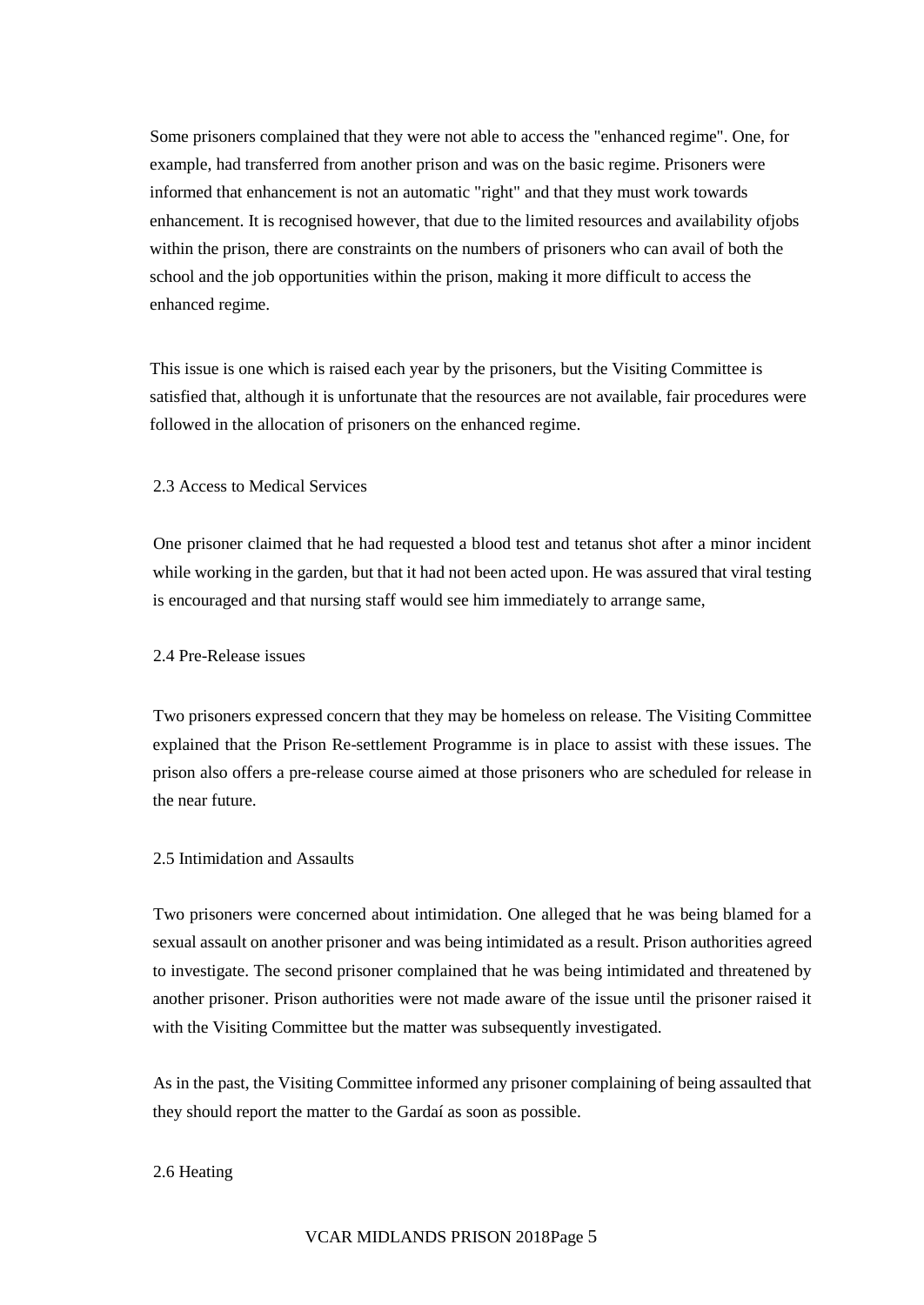We had one complaint about the heating on D2. This was reviewed.

## 27 Response to Complaints

There was a concern on the part of one prisoner that there was a lack of information in responses to complaints made to the authorities. Following investigation, the committee was satisfied that the prison authorities followed prison procedures regarding the processing of complaints. The prisoner was reminded that complaints must be made using the correct complaint forms which are available on each landing

### 2.8 Missing Personal items

A prisoner complained about clothing not being returned from the laundry. The prisoner was reminded that all personal items should be tagged with prisoner's details. The Visiting Committee also noted that funds were made available from the "hardship fund" to the particular prisoner to cover the purchase of replacement clothing.

#### 3. SERVICE AND PROGRAMME UPDATES

## 3.1 National Violence Reduction Unit

The Visiting Committee wishes to congratulate the Midland Prison Service on the introduction of the National Violence Reduction Unit this year,

This new facility offers and provides improved psychological facilities to selected prisoners within the system in an effort to reduce their extremely violent behaviour. It's introduction constitutes a major achievement for the Midlands Prison govemors and staff.

Cun•ently, two prisoners from other prisons are accommodated in the Unit.

We look forward to seeing positive outcomes from the introduction of this unit and we believe it will be of enormous help and support to those in the prison population who struggle with violence issues.

# 3.2 Pre-Release Service

While the total number of prisoners attending the Pre-Release Programme was significantly down on the previous year (72 in 2017 to 45 in 2018), the Visiting Committee commends the ongoing commitment of the Midlands Prison Services to this very important service.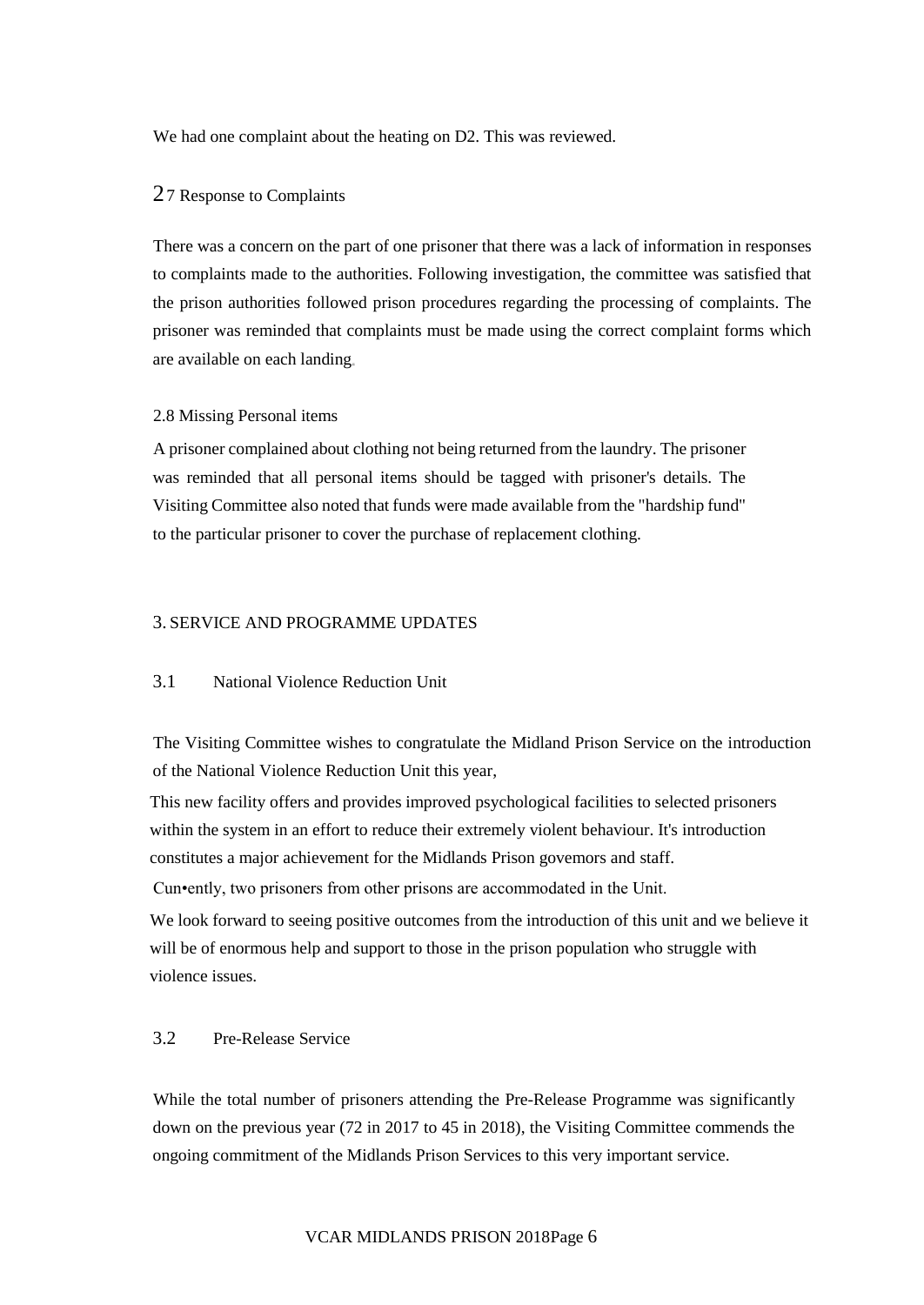## 3.3 Social and Community Involvement

The industrial workshops undertook a successful garden furniture refurbishment programme for Cuisle Cancer Care Centre during 2018.

The metal workshop was also involved in the production of bicycle stands for some of the local schools.

# 4. MEDICAL SERVICES

# 4.1 Resource

There are 1.5 vacant G.P. posts currently on the Medical Services team. These posts are filled by locum G.P.s.

The Visiting Committee has been advised that current vacancy in the surgery is hoped to be filled by the end of March 2019.

# 4.2 Mental Health

There was a continuing emphasis on Mental Health programmes throughout the year with invited speakers from various bodies including the H.S.E. as part of the WRAP (Wellness Recovery Action Plan) Programme.

The Visiting Committee recommends that the SafeTalk programme should be delivered as part of the mental health offering within the prison.

# 5. EDUCATION

The Midlands Prison Education Unit is to be commended on it's ongoing commitment to the provision of education services and it's support for those prisoners who use the services.

The unit provides a range of subjects from basic (QQI level 1) up to and including third level (University).

### 5.1 Curriculum

A very wide range of subjects was on offer to prisoners in 2018. These included: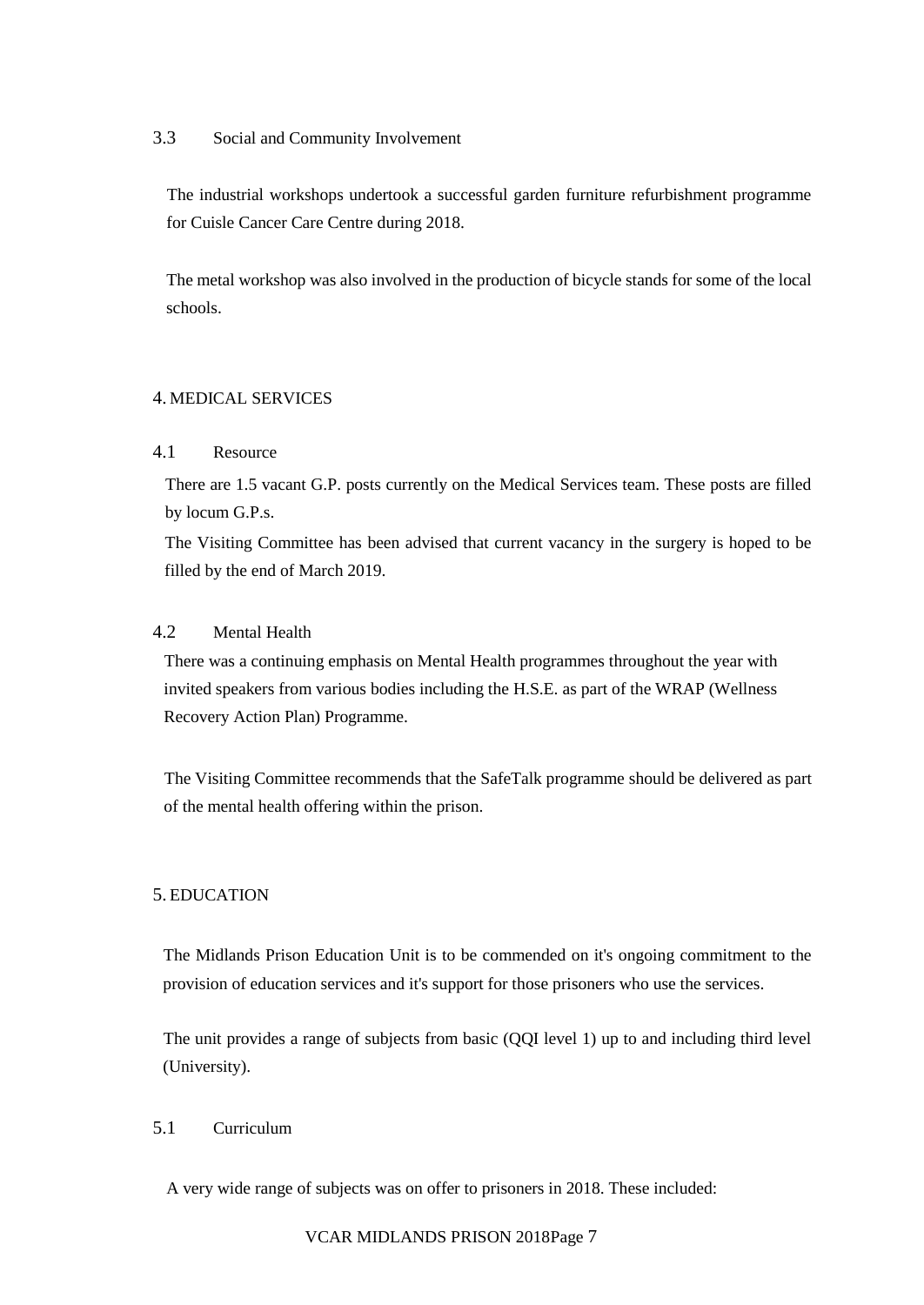| English                                  | Personal Development      |
|------------------------------------------|---------------------------|
| English (Speakers of Other<br>Languages) | Pottery                   |
| Maths                                    | Arts and Crafts           |
| Accounting                               | Horticulture              |
| Computers                                | Drama                     |
| French                                   | <b>Stain Glass</b>        |
|                                          | Motor Vehicle Technology  |
| Spanish                                  | Metalwork                 |
| Communications                           | Woodwork                  |
| Home Economics                           | Physical Education        |
| Sociology                                | <b>Education Guidance</b> |

5.2 Participation

A total of 1,007 unique students undertook education classes, provided by the Midlands Education Service during 2018. This represents a small decrease (approx 3- 4%) over the previous year.

# S 3 Accreditation

The following examinations were completed by students at the Midlands Prison Education Unit during the year.

| QQI (312 students) |  |
|--------------------|--|
|--------------------|--|

|                  | Level I | $5$ students $\blacksquare$          |                   |                                                                        |
|------------------|---------|--------------------------------------|-------------------|------------------------------------------------------------------------|
|                  | Level 2 |                                      |                   | 32 Students A further 18 prisoners sat their Leaving Certificate, with |
|                  | Level 3 | 209                                  |                   | 5 prisoners presenting for the Junior Certificate.                     |
| $during_{\odot}$ | Level 4 | Students<br>35 Students $_{\bullet}$ | $\bullet$<br>2018 | 4 prisoners studied with the Open University                           |
|                  | Level 5 | 31 Students                          |                   |                                                                        |

# 5.4 GAISCEAward

GAISCE - the President's Award, is Ireland's National Challenge Award for young people. It is awarded by the President of Ireland to those outside the Defence Forces or An Garda Siochána,

# VCAR MIDLANDS PRISON 2018Page 8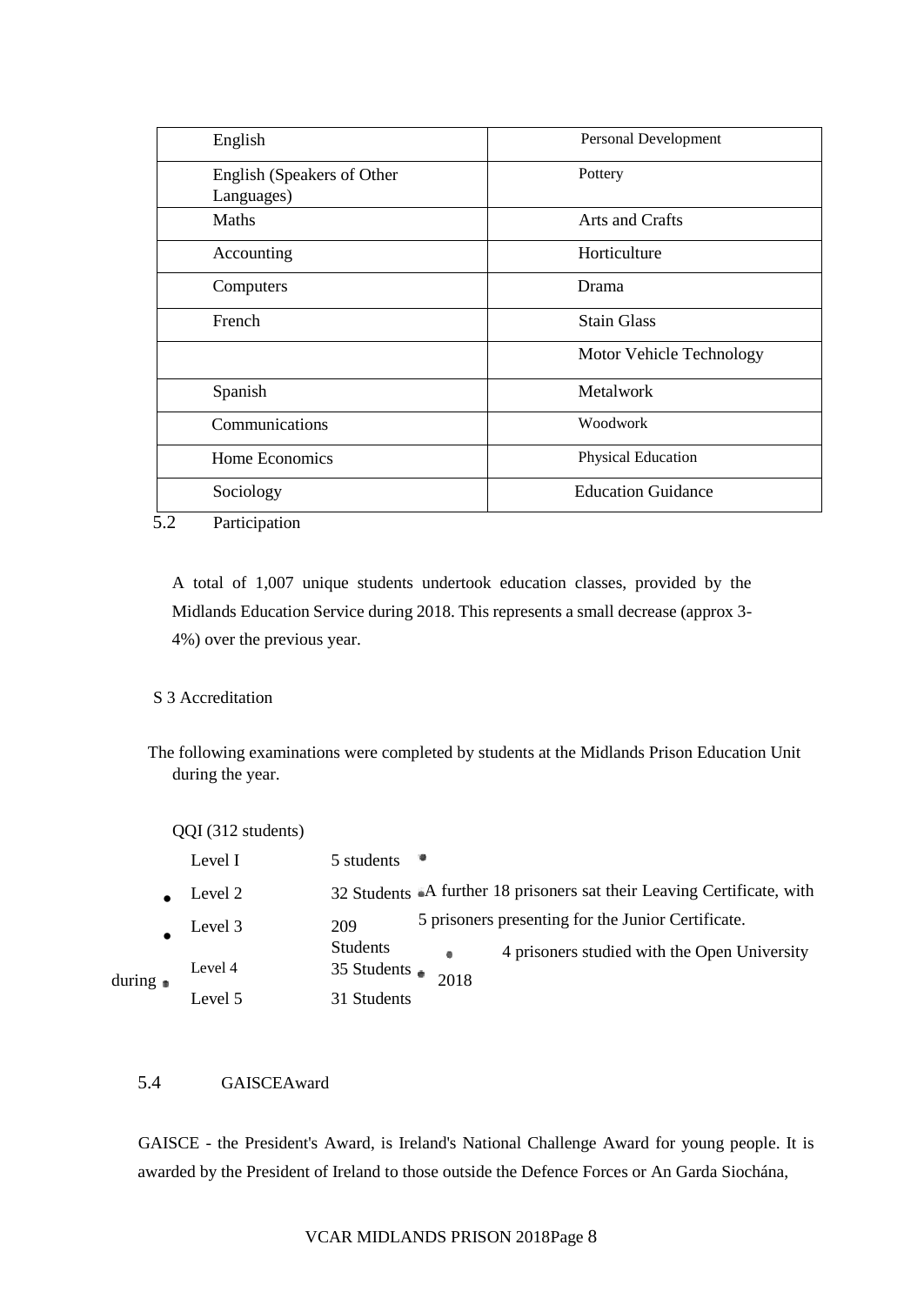The Visiting Committee was very pleased to see that 1 1 prisoners received the Gaisce Award in 2018. The recipients, - 3 of whom received the prestigious Gold Award, a further 3 the Silver Award with 5 receiving a Bronze Gaisce Award.

### 5.5 Other A reas

The Listowel Writers Section competition attracted a number of entries from prisoners in 2018, with some successful prize-winners.

Finally, the prisoners presented a very successful 2018 Christmas Pantomime - Jungle Book.

# 5.6 New Initiatives

It is always gratifying for the Visiting Committee to hear about new initiatives introduced to the prison by the Education Unit. In 2018, these initiatives included the following:

Drama Workshops

Student Appreciation Awards

Community Links with Laois Downs Syndrome

- Artist in Residence
- Visiting Speakers and Musicians

# 6. INDUSTRIAL AREA/WORKSHOPS

A number of workshops are in place in the prison, These provide training and employment opportunities to prisoners.

# 6.1 Certification

8 prisoners completed the Guild ofLaunderers Certificate programme during 2018.

25 prisoners were involved at various stages of the City and Guilds Building Skills programme throughout the year. 4 of these prisoners successfully passed the Diploma stage

19 prisoners engaged at QQI levels 3 and 4 of the Horticultural certification.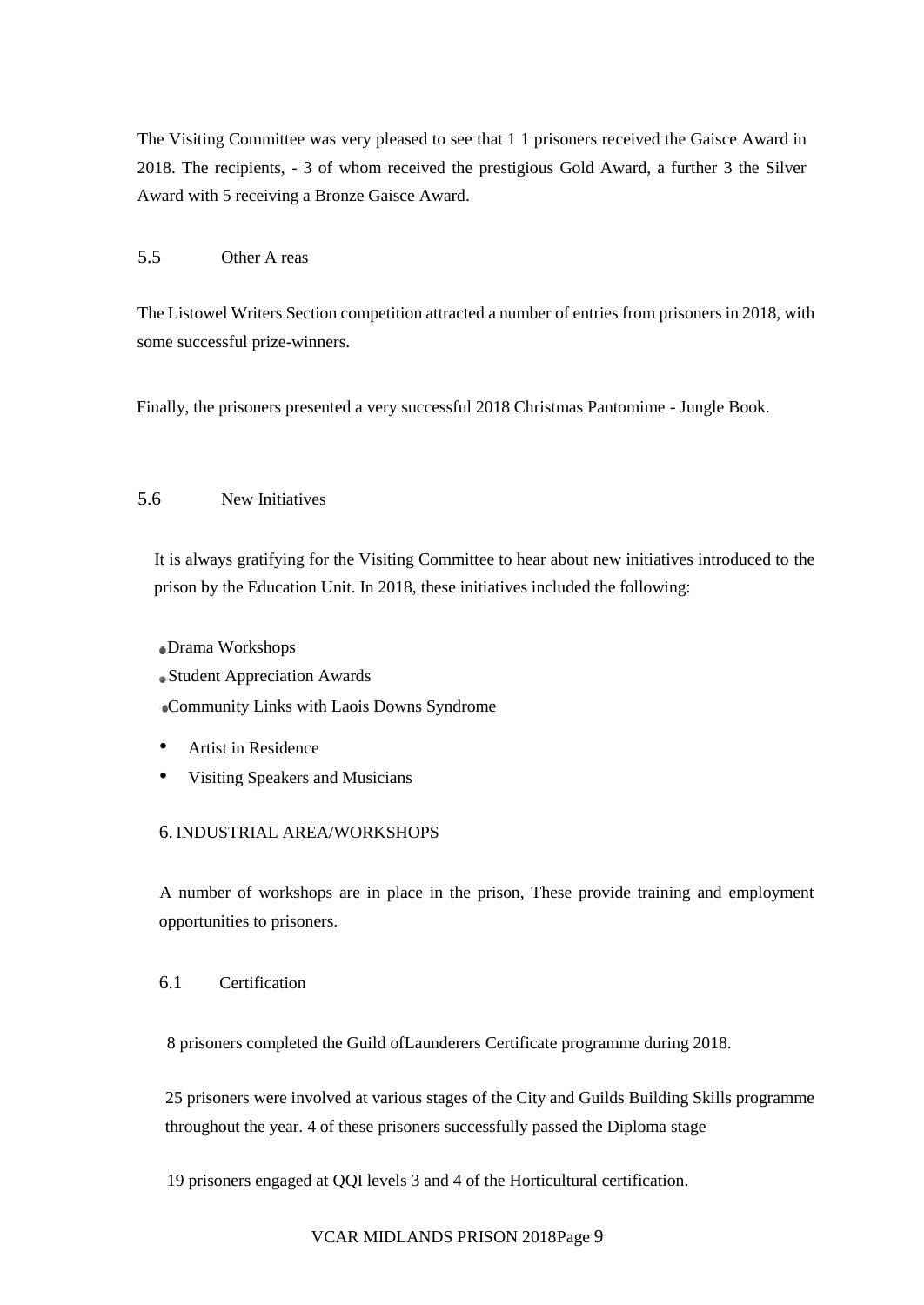#### 6.2 Industrial Skills

The visiting committee was very pleased to note that the 14-week Light Furniture Restoration workshop has developed into a QQI Level 5 48-week course with 10 prisoners enrolled. We commend Industrial Manager Colton, Chief Officer Work Training Clarke, Mr Kevin Mullally (external Tutor) and the Work Training Officers engaged with this project. We would also like to take this opportunity to wish Industrial Manager Colton every good wish for his retirement.

The Industrial Skills area continues to be very popular with prisoners and the Picture Framing workshop contributed several quality presentation pieces for service medals. Philip Quinn (Stonemason) returned to complete his series of workshops, and willow-making crafts were also introduced and proved popular.

In 2018 also, the Engraving workshop produced a replica ofthe Ardagh Chalice which was subsequently blessed by Pope Francis on his visit to Ireland in August.

The Horticultural Area continues to thrive and is a creative and very productive area. The ongoing development of the memorial garden is to be praised.

Of particular interest this year, is the introduction of a 2-year research project — a collaboration between the Work and Training Area and the prison Psychology unit. The project considers the restorative qualities of nature, and the physical and mental health improvements to be gained by exposure to the natural environment. The collaboration has attracted the attention ofU.C.C. who will now undertake research on the psychological effects the project will have on 12 offenders. The Visiting Committee highly commend the initiative and are very interested in seeing the results of the research in 2 years time,

#### 7.MIDLANDS VISITOR CENTRE

The Midlands Prison Visitor Centre provides a range of information and reception services for prisoners' families and friends.

The number of visits facilitated in The Midlands Prison during 2018 amounted to 26,796. This figure represents an increase of 798 visits (2.98%) over the previous year.

62,680 visitors were accommodated, made up of 51 ,525 adults and 11,155 children.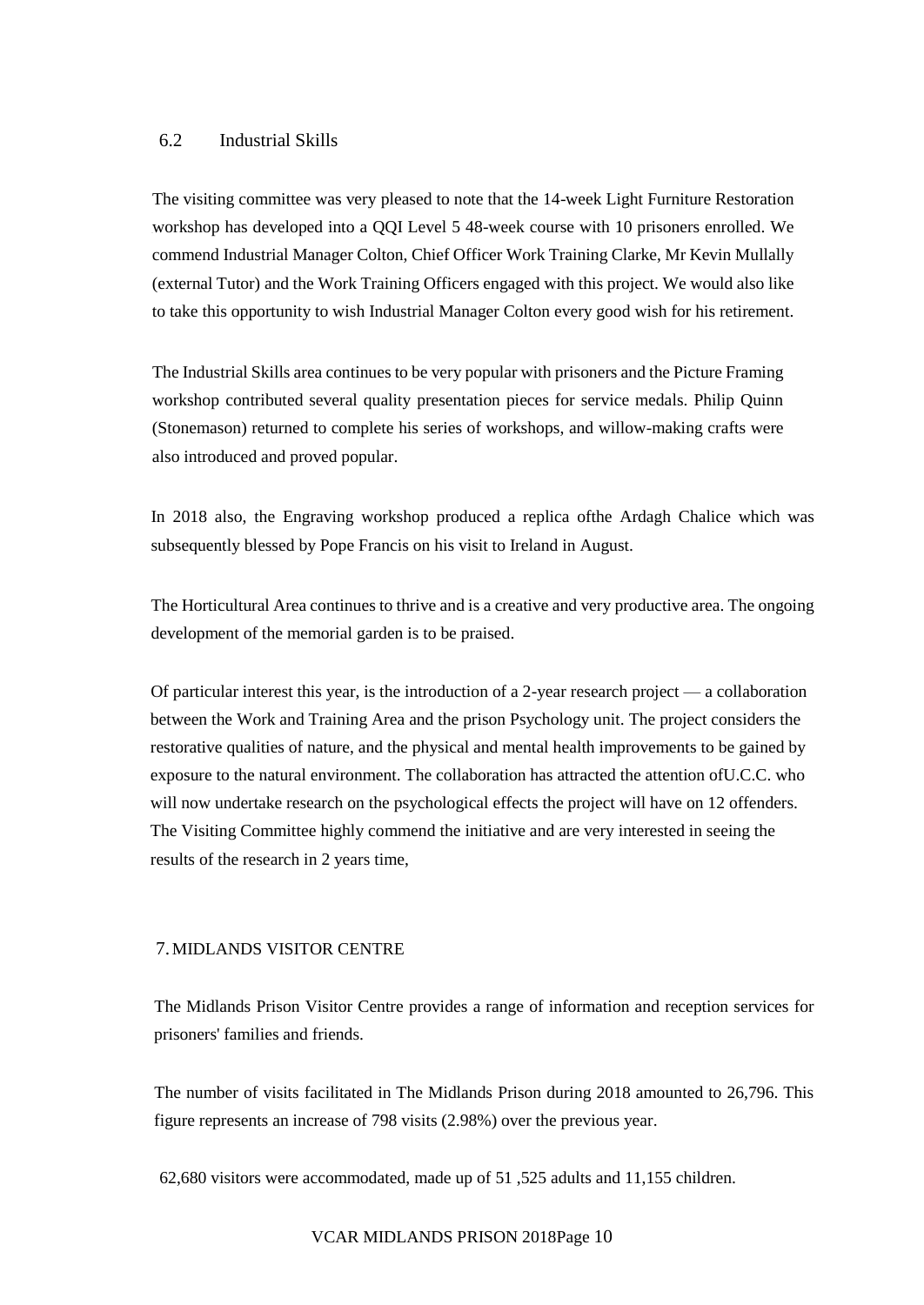The Visiting Committee recognises the importance of family visits to the ongoing welfare and mental health of the prison population, and acknowledges the immense efforts made by the prison authorities and staff to accommodate these large numbers of visitors to the prison. We commend the authorities and staff on their success in this regard.

## 8.DEATHS IN CUSTODY

3 prisoners died in custody in the Midlands Prison during 2018. The Midlands Visiting Committee would like to express our deepest sympathy to those bereaved.

## 9. VISITING COMMITTEE INITIATIVES

### 9.1 Un-announced Visits to Midlands Prison

The Visiting Committee made a number of un-announced visits to the Prison during the year. On each occasion, they inspected different areas of the prison and had nothing untoward to report as a result ofthese visits.

## 10. VISITING COMMITTEE VISITS BETWEEN PRISONS

Members of the Midlands Visiting Committee visited Shelton Abbey Open Prison in Co. Wicklow on Thursday 18<sup>th</sup> October. The visit was extremely interesting and provided a different perspective on prison life.

We would like to thank the Governors and staff of Shelton Abbey for their warm welcome and also for giving us their time to show us around the facility. Sincere thanks are also due to Caroline Allen of the Midlands Prison for her help in planning and organising the visit.

### 11. OTHER

Members of the Midlands Prison Visiting Committee attended a Visiting Committee Training Day on 23 rd April. The training was held in the Brian Stack House Training College in Portlaoise, and all our members found it a most instructive and informative event.